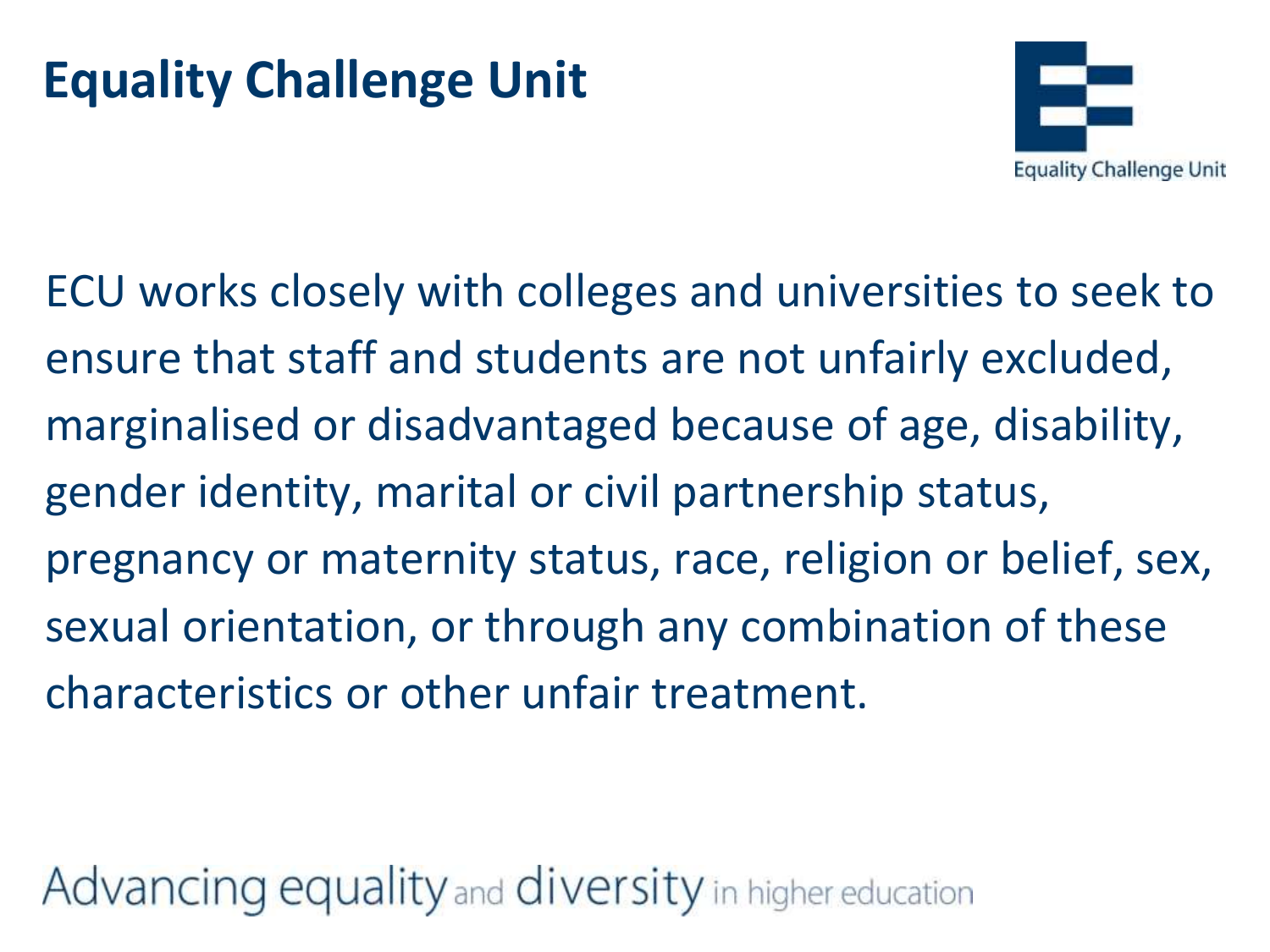### **Background to project**



- = Figures from the Association of Graduate Careers Advice Services (AGCAS) and Equality Challenge Unit (ECU) highlight an employment gap between disabled and non-disabled graduates.
- = This employment gap varies between different higher education institutions (HEIs), and for disabled people with different impairments.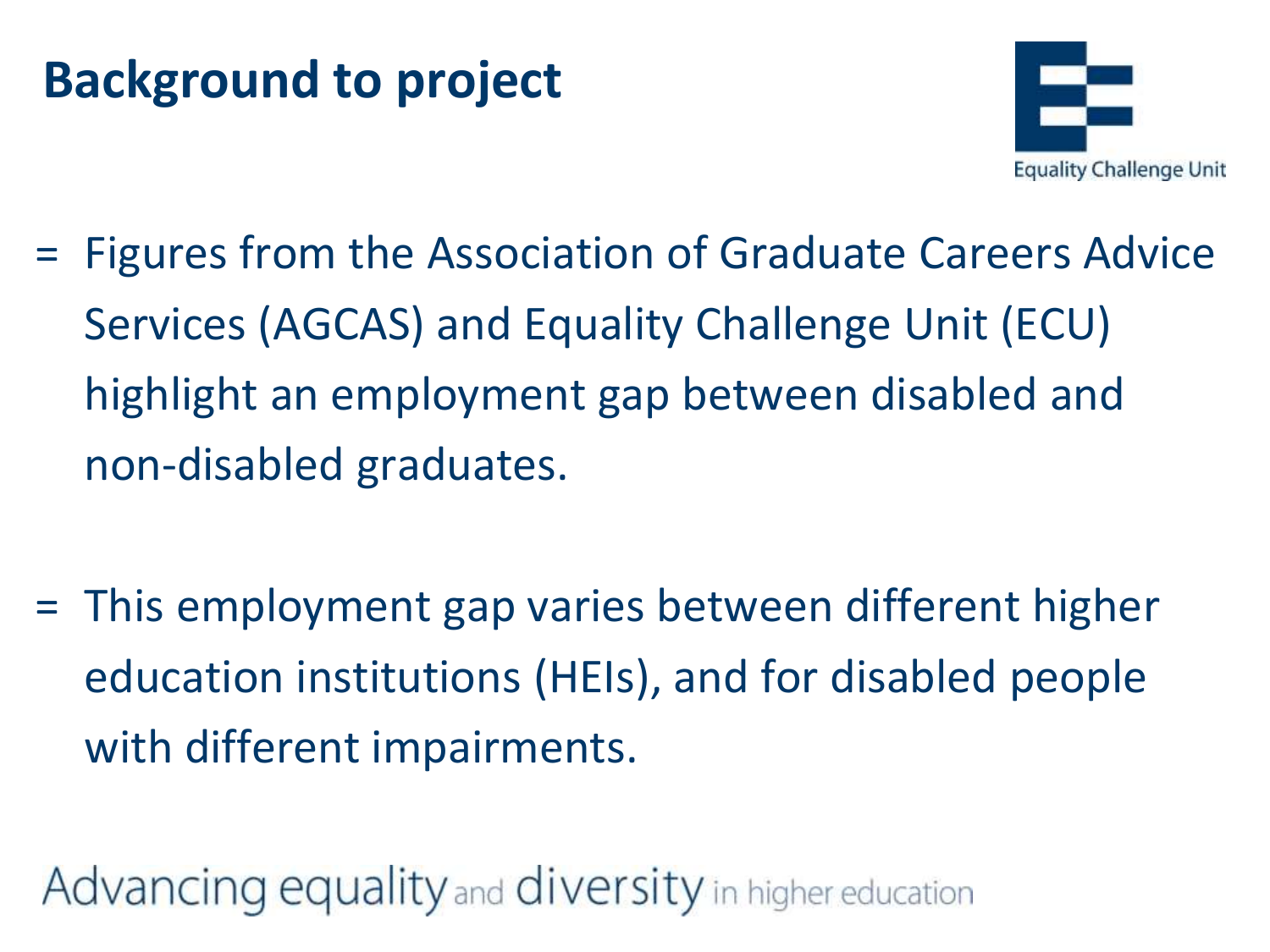# **Methodology**



#### = Advisory group

- = Initial scoping of the research
- = Design of the research instruments
- = Review of initial analysis
- = Review of guidance document
- = Student and graduate survey
- = Interviews with careers staff, disabled students and graduates
- = Call for case studies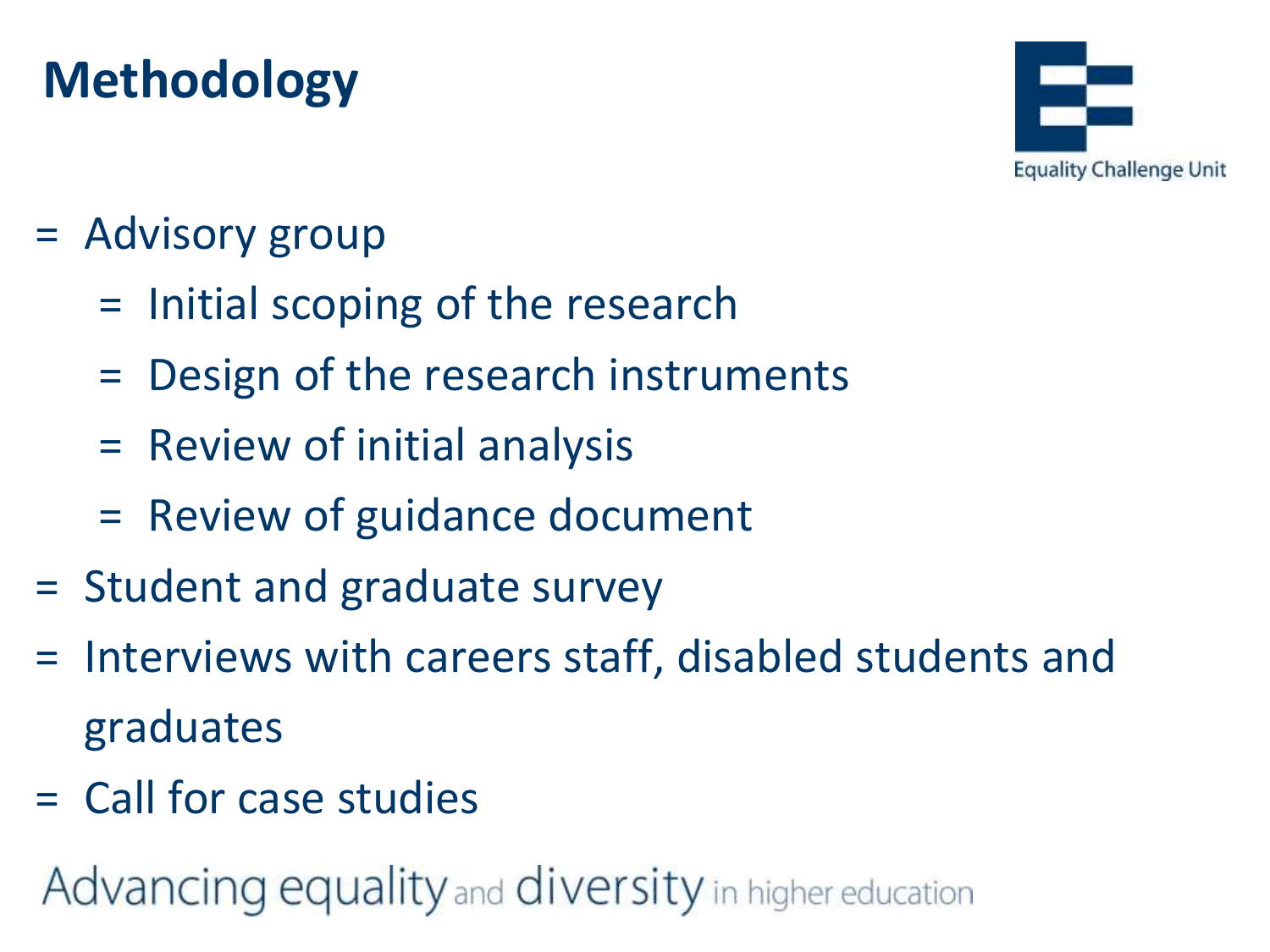



- = Provision of information, advice and guidance
- = Ensuring effective delivery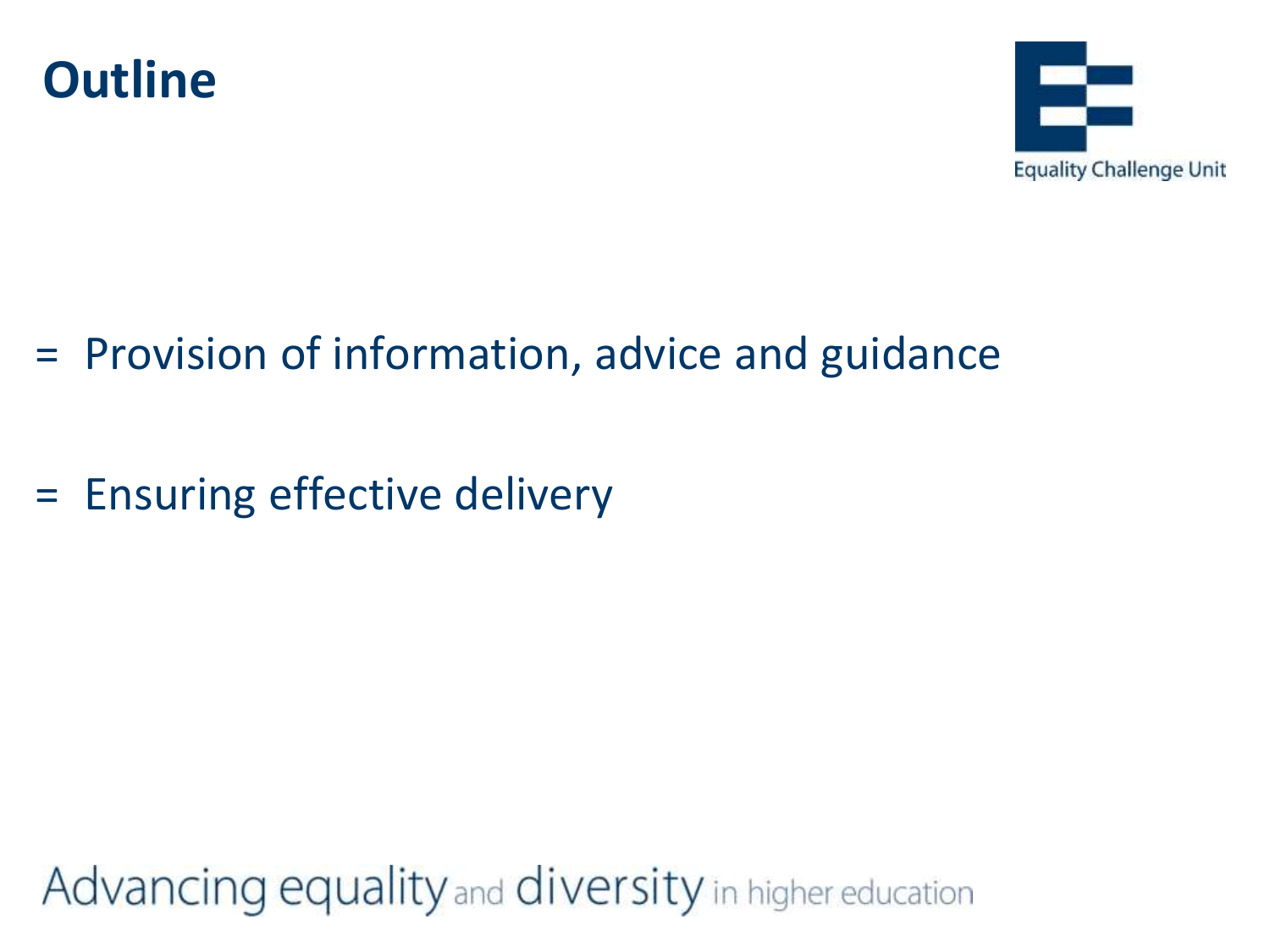# **Provision of information, advice and guidance (IAG)**



"The advisor quickly realised I was used to being known as a "disabled student" and made me realise how many desirable skills I had at an advanced level both because of my disabilities and also because I simply had worked very hard to get to that point in my studies which meant I should not be looking for 'disability friendly' careers and then narrowing it down but instead looking for a career first I would enjoy and second that would be able to put reasonable adjustments in place. Person first, disability second summed up the advice." **Disabled student**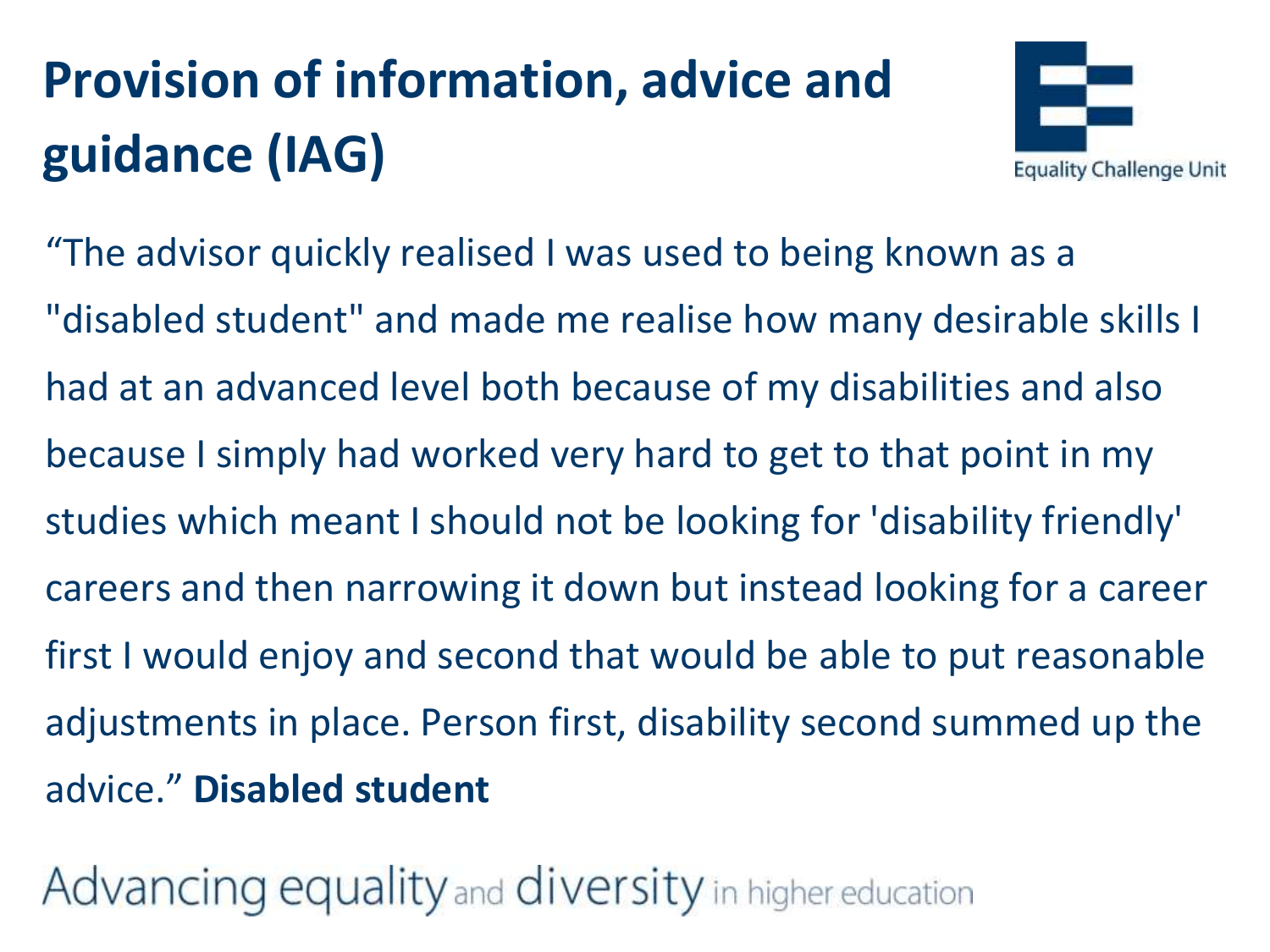# **Provision of information, advice and guidance (IAG)**



- = To support disabled students transition into employment, it is recommended that this IAG is:
	- = personalised to individual's strengths and requirements
	- = provided in a way that is accessible to all students
	- = includes details relating to specific impairment and removing disabling barriers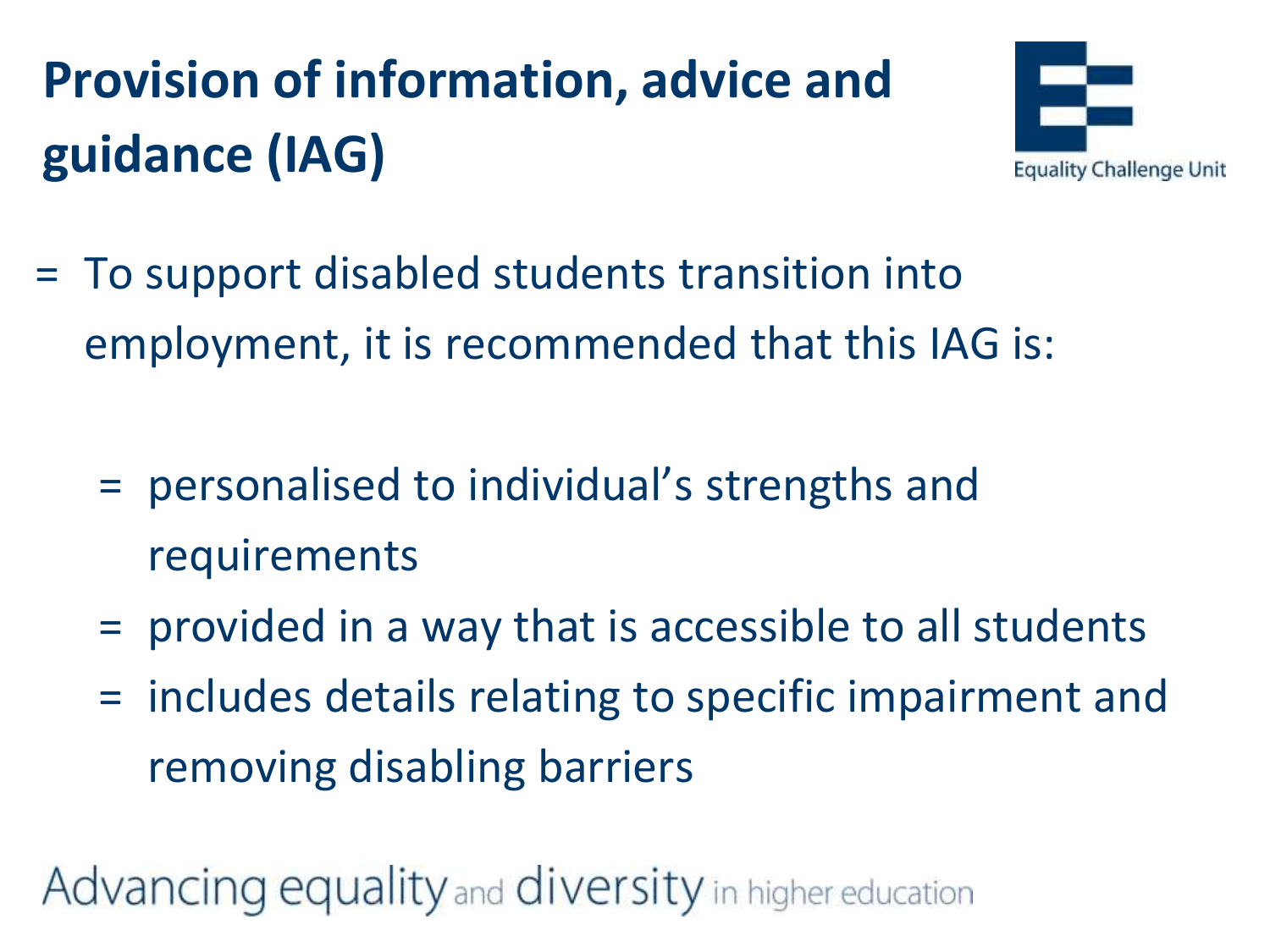#### **Accessibility**



- = To ensure that all students can access their IAG, careers services should consider providing it:
	- = in a range of formats (e.g. podcasts, videos, audio guides),
	- = through a number of mechanisms (e.g. face to face meetings, careers events, workshops, online resources).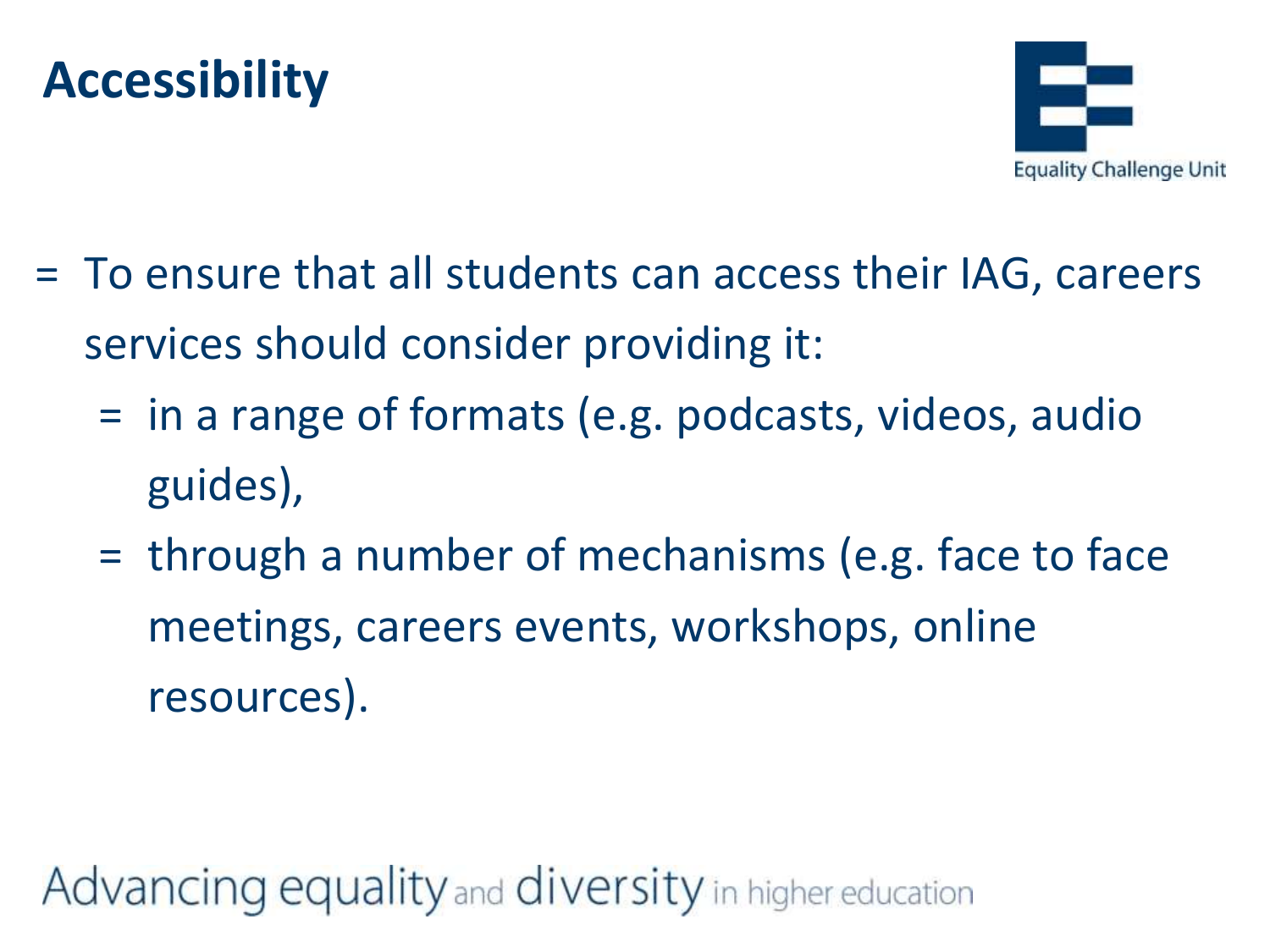# **Disability/impairment specific information**



- = In particular, this may include IAG around:
	- = Disabling barriers
	- = Reasonable adjustments and Access to Work
	- = Disability disclosure
	- = Disability friendly employers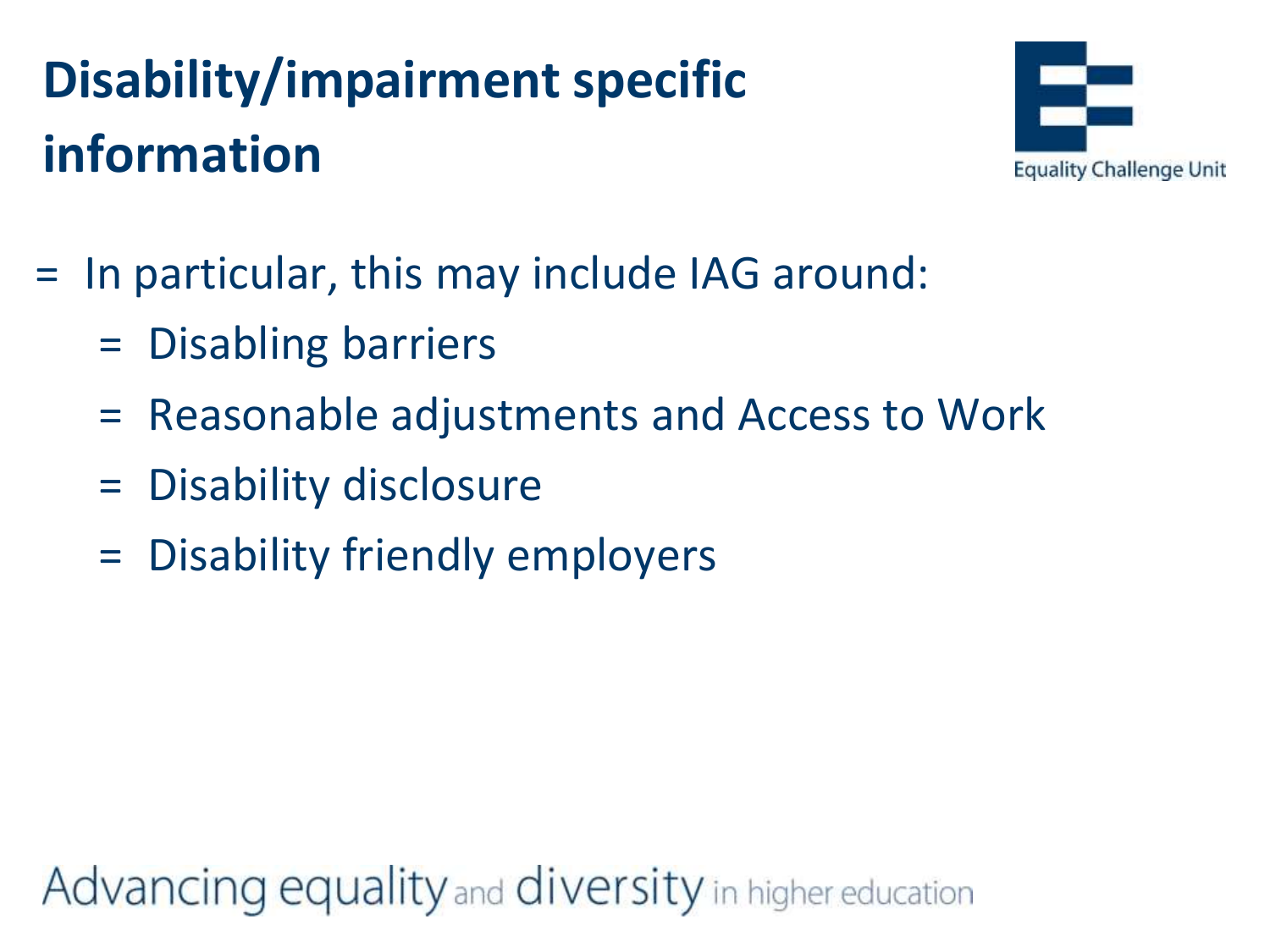## **Ensuring effective delivery**



- = Improve communication and promotion of careers services
- = Ensure careers staff have access to information on disability
- = Develop links with academics, disability services and other departments
- = Evaluate and improve services through consultation with disabled students
- = Work closely with local and national employers and external organisations
- = Increase number of disabled graduates employed by the HEI Advancing equality and diversity in higher education